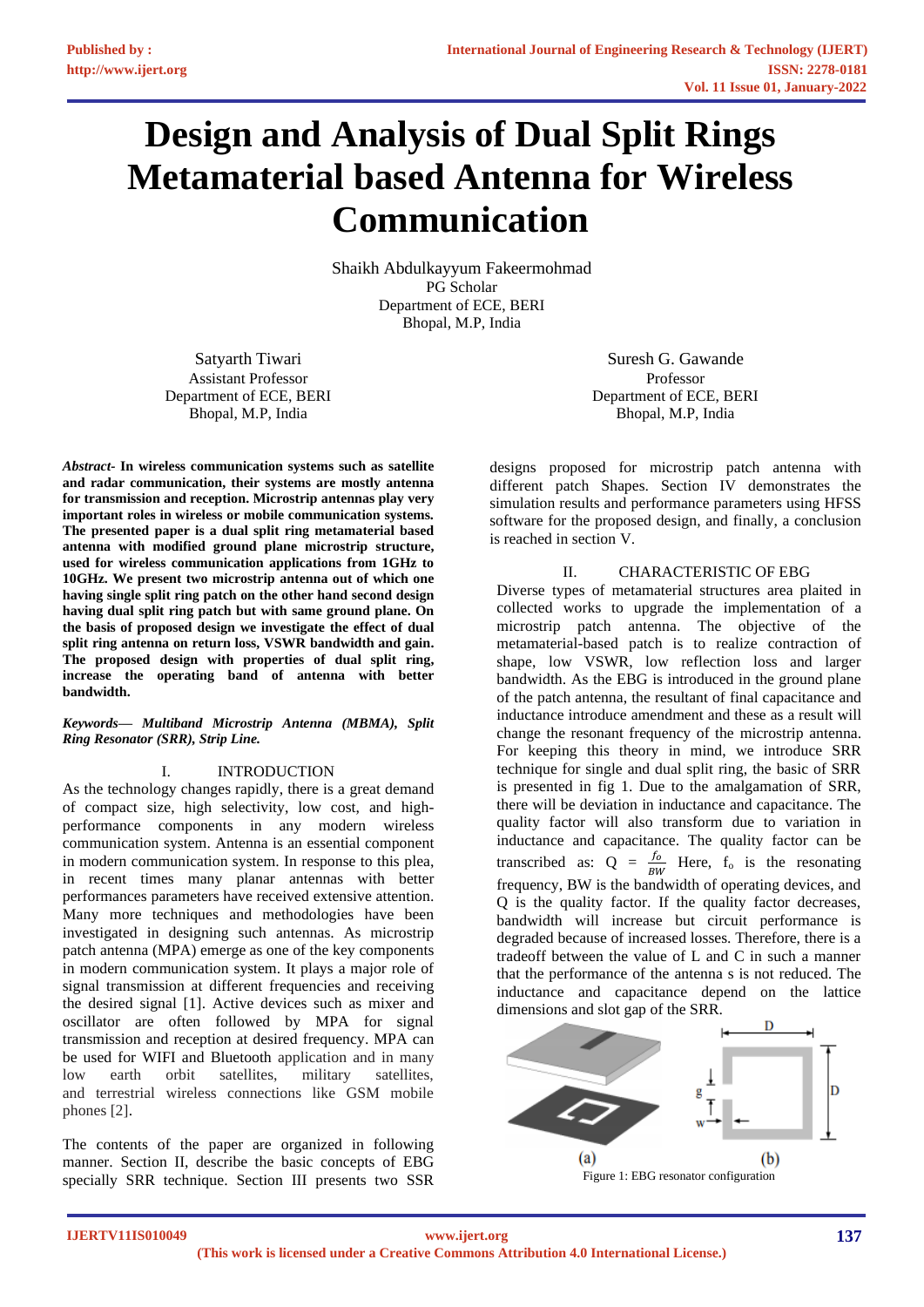## Fig. 1 demonstrates a SRRsetup.

The resonator resembles a folded half wavelength resonator.

### III. PROPOSED MICROSTRIP ANTENNA

This section we are presenting two different designs of microstrip patch antenna the proposed design is a split ring resonator based microstrip antenna with different SSR patch and modified ground plane, the substrate thickness of all two designs are keeping fixed as 1.6 mm. the detailed proposed designs are shown below.

#### *A. G-Shape SRR antenna Design*

First proposed design is a Split Ring Patch based Microstrip antenna, made-up of Split Ring PEC removal from metallic patch which is grown on a FR-4 dielectric substrate of thickness 1.6 mm.The total area of ground plane and substrate is  $32 \text{ mm} \times 26 \text{ mm}$ . which is shown in the Figure 2.

The physical dimension of the proposed microstrip antennas are designed through ansys-HFSS software. The analysis of design is performed of frequency range of 1 to10 GHz. With one input/output port as lumped port and their dimensions are 4mm  $\times$ 4 mm. dimension of substrate is 32 mm  $\times$  26 mm  $\times$  1.6 mm, and dielectric constant of 4.4.



Figure.2 Top view of 1st Design model.

On the other hand we can classify the shape and dimension ground plane for the first design in fig 3.here we can see that the overall dimension of the ground plane is same as that of the substrate structure i.e  $32 \text{ mm} \times 26 \text{ mm}$ . The H-Shape is symmetrical in design and having an opening of 3 mm.



Figure.3 Bottom view of 1st Design ground plane.

## *B.* Dual *Split Ring Antenna Design*

The proposed second design is a dual split ring structure on the same dimension of substrate as used in first design i.e. 32 x 26 mm<sup>2</sup> and thickness of 1.6 mm. the dimension of dual SRR is shown in fig 4. The feed line of this design is having dimension of  $3mm \times 4mm$ . The ground plane of the proposed design has same area of dimension 32 mm  $\times$ 26 mm as that of 1<sup>st</sup> design.



Figure.4Top view of 2nd Design.

## IV. RESULTS

The foremost performance parameter of proposed antenna design presented here are Return Loss, Bandwidth, VSWR, radiating band and peak Gain. For first design we achieve two operating band, we also get two very small band but due to its narrow bandwidth we ignore them and hence calculated the numerous performance parameter for only two band of operation with center frequency 8.49 and 9.21 GHz. On the other hand for second design we attain five multiple band of radiation, the inclusive results achieved by all two designs are shown in table 1.

Table I: Result analysis of Patch antenna.

| Design | Radiating | $BW(-$   | Gain     | Return   | <b>VSWR</b> |
|--------|-----------|----------|----------|----------|-------------|
|        | Frequency | $10dB$ ) | (dB)     | Loss     |             |
|        | (GHz)     | (MHz)    |          |          |             |
| А      | 8.49      | 181      | 5.59     | $-12.50$ | 1.63        |
|        | 9.21      | 306      | 6.33     | $-19.97$ | 1.21        |
| B      | 1.11      | 273      | $-11.70$ | $-19.47$ | 1.24        |
|        | 4.50      | 142      | 2.45     | $-13.10$ | 1.59        |
|        | 4.80      | 316      | 3.28     | $-12.92$ | 1.59        |
|        | 8.52      | 197      | 4.49     | $-13.07$ | 1.56        |
|        | 9.23      | 392      | 7.50     | $-17.35$ | 1.30        |
|        |           |          |          |          |             |

The figure 5, 6 and 7 represents the mentioned parameter viz. return loss S11, impedance Bandwidth, gain and VSWR respectively for first design.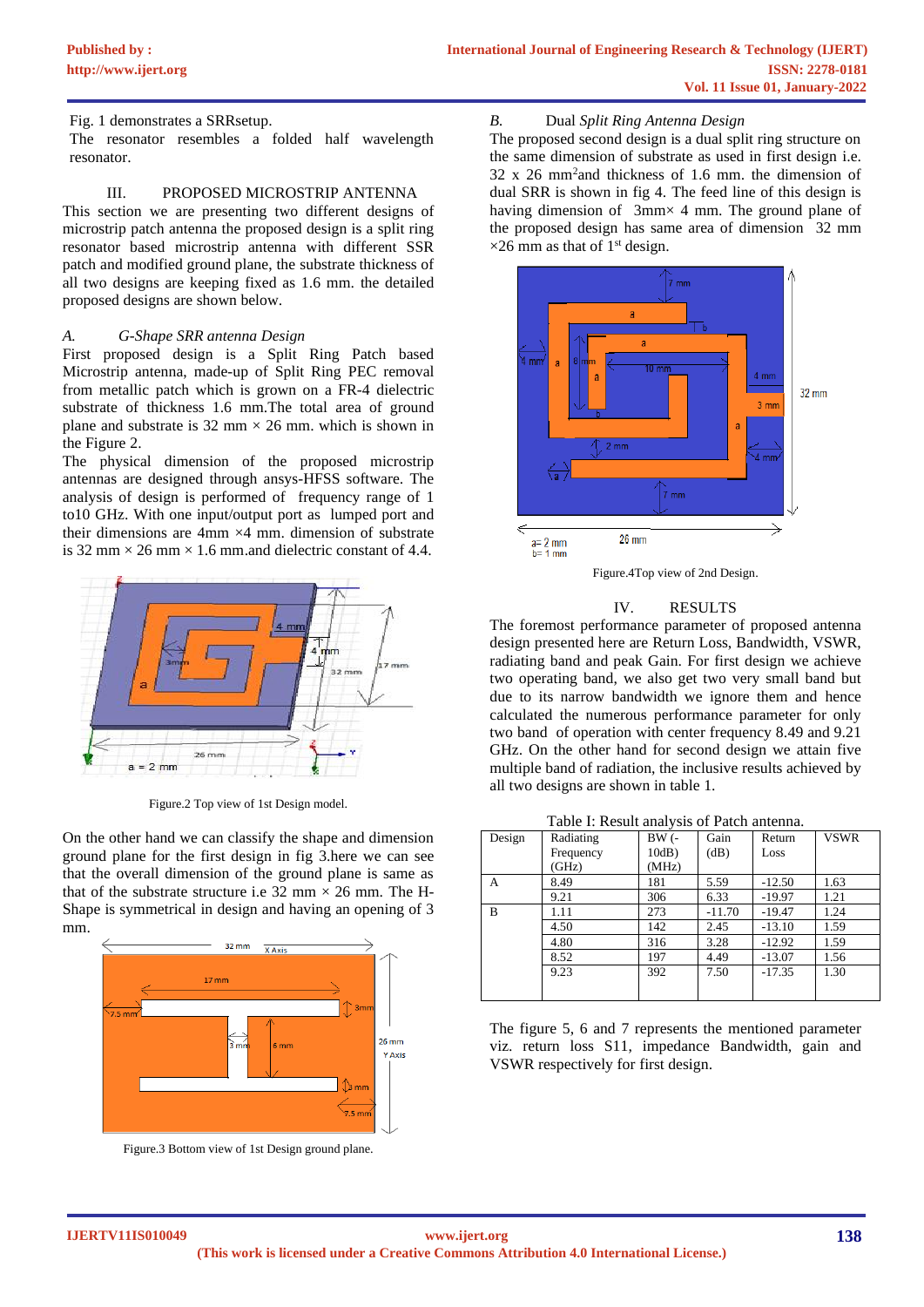**[Published by :](www.ijert.org)**

# **International Journal of Engineering Research & Technology (IJERT) [http://www.ijert.org](www.ijert.org) ISSN: 2278-0181**



The figure 8, 9 and 10 represents the mentioned parameter viz. return loss S11, impedance Bandwidth, gain and VSWR respectively for second design.. respectively for design C.



## IV. CONCLUSION AND FUTURE WORK

In this paper a dual SRR patch antenna is proposed, the final proposed antenna which is design by taking out the idea of first design without changing the dimension of ground plain and substrate. We observed that the  $2<sup>nd</sup>$ design Produces five-bands of radiation with bandwidth of 273 MHz, 142 MHz, 316 MHz, 197 MHz and finally 392 MHz at center frequency of 1.11 GHz, 4.50 GHz, 4.80 GHz, 8.52 GHz and 9.23 GHz as center frequencies respectively. We also observed that the peek Gain is achieved at 9.23 GHz that is 7.50dB. After analyzing the results in table 1 we can